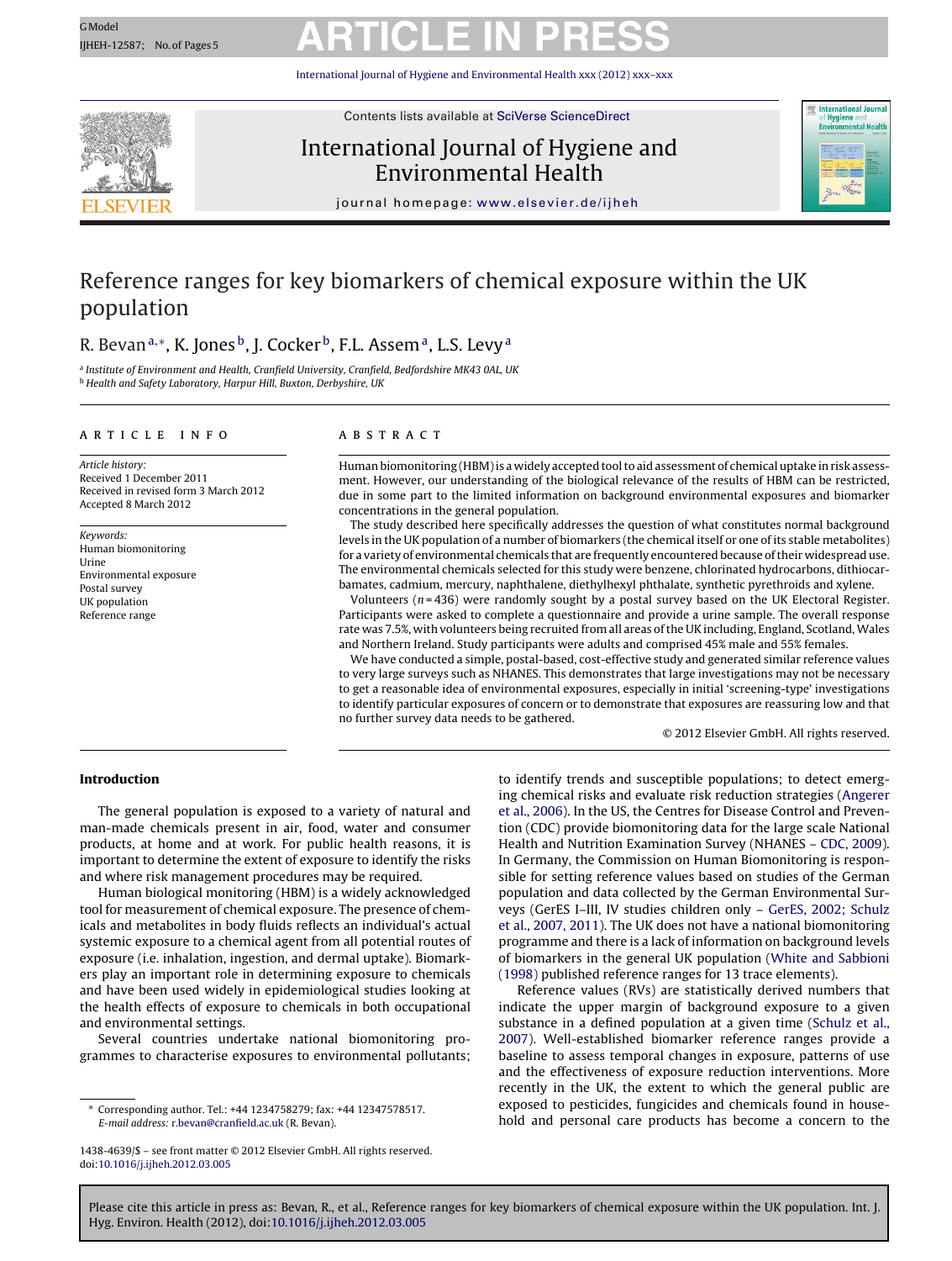#### **Table 1** Analytical methods.

### GModel GModel ARTICLE IN PRESS

2 R. Bevan et al. / International Journal of Hygiene and Environmental Health *xxx (2012) xxx–xxx*

| Anaiytical methods.                                                  |                                   |           |                   |          |
|----------------------------------------------------------------------|-----------------------------------|-----------|-------------------|----------|
| Biomarker                                                            | Method                            | <b>CV</b> | <b>LOD</b>        | QA       |
| <b>Metals</b>                                                        |                                   |           |                   |          |
| Cadmium                                                              | Direct nebulisation ICP-MS        | 5%        | 1 nM              | G-EOUAS  |
| Mercury                                                              | Direct nebulisation ICP-MS        | 5%        | 1 nM              | G-EOUAS  |
| <b>Pesticides</b>                                                    |                                   |           |                   |          |
| Pyrethroids (3-PBA, $cisCl2CA$ , $transCl2CA$ , $Br2CA$ , $ClF3CA$ ) | GC-MS (NCI)                       | 20%       | $0.5$ nM          | G-EOUAS  |
| <b>ETU</b>                                                           | APCI + LC-MS                      | 18%       | $0.3$ nM          | In house |
| <b>Solvents</b>                                                      |                                   |           |                   |          |
| <b>MHA</b>                                                           | HPLC-UV                           | 5%        | $10 \mu M$        | G-EOUAS  |
| S-PMA                                                                | Enzyme-linked immunoassay         | 8%        | 5 <sub>nM</sub>   | G-EOUAS  |
| <b>TCAA</b>                                                          | EI-LC-MS-MS                       | 15%       | 3nM               | G-EOUAS  |
| <b>Others</b>                                                        |                                   |           |                   |          |
| DEHP (5-MEHHP, 5-MEOHP)                                              | EI-LC-MS-MS                       | 14%       | 7 <sub>nM</sub>   | G-EOUAS  |
| Naphthalene (1-naphthol, 2-naphthol)                                 | HPLC-UV                           | 20%       | 10 <sub>n</sub> M | In house |
| Creatinine                                                           | Automated alkaline picrate method | 2.5%      | $0.2 \text{ mM}$  | RIQAS    |

RIQAS ([www.randox.com\)](http://www.randox.com/); G-EQUAS ([www.g-equas.de](http://www.g-equas.de/)); CV – inter-assay coefficient of variation LOD – limit of detection; QA – quality assurance scheme.

general public and those involved in public health (Levy et al., 2007; [Wolff](#page-4-0) et [al.,](#page-4-0) [2007\).](#page-4-0) Determining the extent of exposure to such chemicals (reference ranges) is important to identify if and when potential health risks from exposure are likely to be of concern [\(Pirkle](#page-4-0) et [al.,](#page-4-0) [2005\).](#page-4-0) However, there remains a dearth of information on background levels of biomarkers in the UK general population, as the majority of biomarker studies have been conducted to look at high-level, often occupational, exposures and have only examined small control groups for background exposures.

The substances included in this study, for which reference values have been derived, were chosen based on the availability of validated analytical methods for biomarkers in urine and to reflect potential environmental exposure to a range of toxic organic and inorganic substances. The substances are of both anthropogenic and natural origin, and include metals, plasticisers, pesticides and commonly used solvents.

The data presented in this report aims to establish the background levels of a range of biomarkers in urine from the general UK population, some for the first time. This will provide valuable information on the background exposure of the general UK population to a range of common chemicals and act as a baseline for future studies.

### **Method**

Approval for the study was granted by the Central Manchester Local Research Ethics Committee (REC Ref. 05/Q1407/93). The storage and retention of personally identifiable data was carried out in accordance with the Data Protection Act, 1998.

The population studied were volunteers from the UK general adult population who were randomly selected from the UK Electoral Register as described in [Levy](#page-4-0) et [al.](#page-4-0) [\(2007\).](#page-4-0) Invitations were sent out by post over the course of a year. On completion of a signed consent form, participants were supplied with a study pack and returned, by post, a urine sample and a completed questionnaire relating to demographic details and workplace/lifestyle factors that may have influence on the biomarkers measured. It was calculated that 400 volunteers were required to obtain a representative sample of the UK population and to produce a sufficient number to determine a reliable reference value for the 15 biomarkers (Levy et al., 2007).

### Analytical methods

Analysis of the 15 urinary metabolites was performed using a number of analytical procedures as detailed in Table 1. Biomarkers of a range of metals, pesticides and solvents were chosen as

well as a common plasticiser and naphthalene. The metabolites of pyrethroid pesticides analysed were 3-phenoxybenzoic acid (3-PBA, generic pyrethroid biomarker), cis and trans-3-(2,2 dichlorovinyl)-2,2-dimethylcyclopropanecarboxylic acid (cis and trans-Cl<sub>2</sub>CA, specific biomarker for permethrin and cypermethrin), cis-3-(2,2-dibromovinyl)-2,2-dimethylcyclopropanecarboxylic

acid ( $Br<sub>2</sub>CA$ , specific biomarker for deltamethrin) and chlorotrifluorovinylcyclopropanecarboxylic acid (ClF<sub>3</sub>CA, specific biomarker for bifenthrin and cyhalothrin). Ethylenethiourea (ETU) was analysed as a generic metabolite of ethylenebisdithiocarbamate fungicides (such as maneb, mancozeb, zineb and nabam). Solvent biomarkers included methylhippuric acid (MHA) for xylene, S-phenylmercapturic acid (SPMA) for benzene and trichloroacetic acid (TCAA) for trichloroethylene. The biomarkers chosen for diethylhexyl phthalate exposure were the secondary metabolites mono(2-ethyl-5-oxohexyl)phthalate (5-MEOHP) and mono(2 ethyl5-hydroxyhexyl) phthalate (5-MEHHP). Creatinine was measured as a possible means of adjusting analyte concentrations for dilution effects.

All assays used in the study were sensitive, robust and reproducible, with coefficients of variation (CV) below 20%. All analyses were carried out by an ISO9001: 2008 accredited laboratory, operating rigorous internal quality control, and participating in External Quality Assurance Schemes where available.

### Statistical analysis

Urine samples with creatinine concentrations <0.3 or >3.0 g/L were excluded from statistical analysis [\(ACGIH,](#page-4-0) [2010;](#page-4-0) [DFG,](#page-4-0) [2010;](#page-4-0) [Cocker](#page-4-0) et [al.,](#page-4-0) [2011\).](#page-4-0)

For creatinine and each of the 15 chemical biomarkers, the distribution of raw, creatinine-corrected, Ln-transformed creatinine-corrected and Box-Cox transformed creatininecorrected data (data not shown but fully available at: [http://www.](http://www.cranfield.ac.uk/health/researchareas/environmenthealth/ieh/page19562.html) [cranfield.ac.uk/health/researchareas/environmenthealth/ieh/page](http://www.cranfield.ac.uk/health/researchareas/environmenthealth/ieh/page19562.html) [19562.html\)](http://www.cranfield.ac.uk/health/researchareas/environmenthealth/ieh/page19562.html) were assessed visually and using Q–Q plots (data not shown but fully available at: [http://www.cranfield.ac.uk/](http://www.cranfield.ac.uk/health/researchareas/environmenthealth/ieh/page19562.html) [health/researchareas/environmenthealth/ieh/page19562.html\)](http://www.cranfield.ac.uk/health/researchareas/environmenthealth/ieh/page19562.html).

### **Results**

### Sample population

Over five thousand invitations were issued. Of the 436 individuals (response rate 7.5%) who completed the questionnaire and returned a urine sample, 55% (240) were women and 45% (196) men. Just over half of respondents (59%) were in the mid-age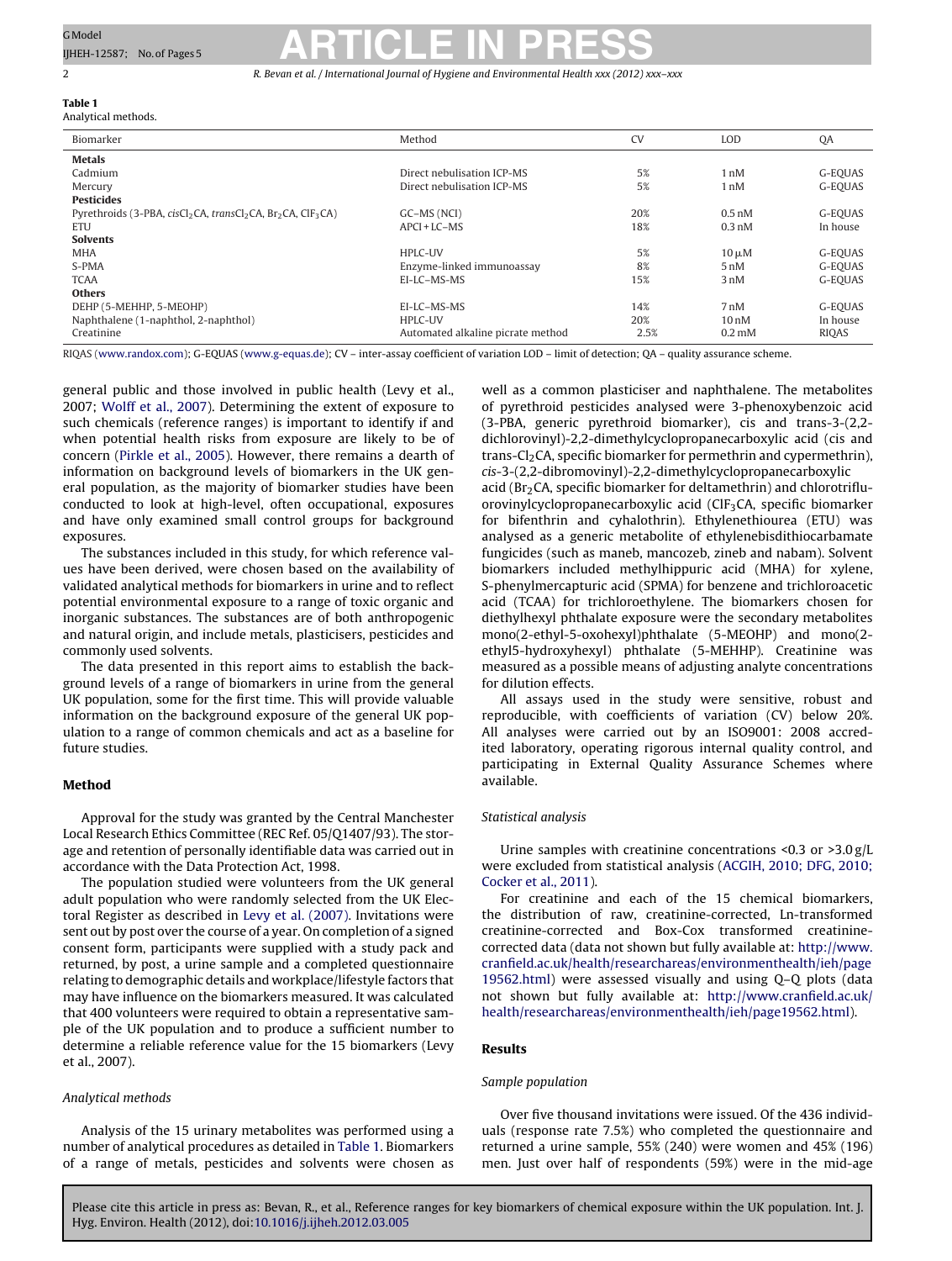## <span id="page-2-0"></span>GModel GModel ARTICLE IN PRESS

R. Bevan et al. / International Journal of Hygiene and Environmental Health *xxx (2012) xxx–xxx* 3



**Fig. 1.** Age-gender distribution of study participants ( $n = 436$ ).

categories (40–69 years). Although men were less likely to take part in the study, male participants were recruited in all age categories and dominated the oldest age groups (Fig. 1).

A total of 422 (97%) of the participants described their ethnic origin as White, 8 (2%) as Black or Black British, 5 (1%) as Asian or Asian British, and one as other ethnic origin. Participants were recruited from around the UK, with the lowest responses from Northern Ireland and Wales (Fig. 2).

Individuals were most likely to live in suburban areas (57%,  $n = 250$ ), with 31% ( $n = 136$ ) of participants describing where they live as rural, and  $12\%$  ( $n = 50$ ) living in a city environment. Twentyfive percent ( $n = 109$ ) of all respondents had an integral garage although only half of this proportion used the garage to store a car.

### Biomarkers

A total of 15 biomarkers of chemical exposure, relating to 9 different chemicals or chemical groups were analysed in urine samples from436 volunteers. Frequencydistributiongraphs of raw data were clearly skewed to the left for all biomarkers, which can be explained in part by the large number of non-detectable values in many of the biomarker datasets. Table 2 summarises the number of samples analysed and the number of samples that were below the LOD, for each biomarker. Only cadmium, 2-naphthol and the DEHP metabolite 5-MEOHP were detectable in urine from more than 90% of participants, whilst mercury, 3-PBA and 5OH-MEHP were detectable in more than 80% of urine samples. Some other biomarkers ( $Br<sub>2</sub>CA$ , ClF<sub>3</sub>CA, ETU, MHA, TCAA) were detectable in urine from fewer than 50% of the participants.



**Fig. 2.** Distribution of male and female study participants ( $n = 436$ ) by UK region.

#### **Table 2**

Summary of the number of samples analysed (N) for each biomarker and the proportion of samples that contained biomarker levels below the LOD.

| Biomarker               | N                | N <sup>a</sup> | $N^a$ < LOD | $%$ <lod<sup>a</lod<sup> |
|-------------------------|------------------|----------------|-------------|--------------------------|
| <b>Metals</b>           |                  |                |             |                          |
| Cadmium                 | 435              | 362            | 9           | 2                        |
| Mercury                 | 435              | 362            | 50          | 14                       |
| <b>Pesticides</b>       |                  |                |             |                          |
| Pyrethroids             |                  |                |             |                          |
| 3-PBA                   | 405              | 336            | 43          | 13                       |
| cisCl <sub>2</sub> CA   | 405              | 336            | 156         | 46                       |
| transCl <sub>2</sub> CA | 404              | 335            | 114         | 34                       |
| Br <sub>2</sub> CA      | 405              | 336            | 169         | 50                       |
| CIF <sub>3</sub> CA     | 116 <sup>b</sup> | 92             | 54          | 59                       |
| <b>ETU</b>              | 434              | 361            | 194         | 54                       |
| <b>Solvents</b>         |                  |                |             |                          |
| <b>MHA</b>              | 433              | 360            | 223         | 62                       |
| S-PMA                   | 426              | 355            | 134         | 38                       |
| <b>TCAA</b>             | 397              | 330            | 208         | 63                       |
| <b>Others</b>           |                  |                |             |                          |
| <b>DEHP</b>             |                  |                |             |                          |
| 5-MEHHP                 | 402              | 337            | 37          | 11                       |
| 5-MEOHP                 | 401              | 337            | 4           | 1                        |
| Naphthalene             |                  |                |             |                          |
| 1-Naphthol              | 356              | 298            | 127         | 43                       |
| 2-Naphthol              | 356              | 298            | 1           | 0.3                      |
| Creatinine              | 436              | 363            |             |                          |

Within accepted limits for urinary creatinine (between 0.3 and 3.0  $g$ /l). **b** Sample number low due to technical difficulties with method.

### Reference values

The biomarker data from the study of 15 urinary metabolites analysed in this survey of over 400 random, adult volunteers from the UK is presented in Table 3. The analytical methods in this study are sensitive and specific but environmental exposures are low and although the percentage of samples above the limit of detection

#### **Table 3**

Reference values of biomarkers in urine of the general adult (>18 years) UK population.

| Biomarker                | Reference value <sup>a</sup> |                             |                       |                    |  |
|--------------------------|------------------------------|-----------------------------|-----------------------|--------------------|--|
|                          | Creatinine corrected         |                             | No correction applied |                    |  |
|                          | $\mu$ g/g creatinine         | $\mu$ mol/mol<br>creatinine | $\mu$ g/l             | nmol/l             |  |
| <b>Metals</b>            |                              |                             |                       |                    |  |
| Cadmium                  | 0.9                          | 0.9                         | 0.9                   | 7.9                |  |
| Mercury                  | 2.8                          | 1.6                         | 3.0                   | 15.0               |  |
| <b>Pesticides</b>        |                              |                             |                       |                    |  |
| Pyrethroids              |                              |                             |                       |                    |  |
| 3PBA                     | 4.3                          | 2.3                         | 6.1                   | 28.3               |  |
| cisCl <sub>2</sub> CA    | 0.7                          | 0.4                         | 0.8                   | 3.8                |  |
| transCl <sub>2</sub> CA  | 1.8                          | 1.0                         | 1.6                   | 7.7                |  |
| Br <sub>2</sub> CA       | 1.3                          | 0.5                         | 1.6                   | 5.3                |  |
| Cl <sub>3</sub> FCA      | 1.8                          | 0.8                         | 3.2                   | 10.7               |  |
| Total Cl <sub>2</sub> CA | 2.3                          | 1.2                         | 2.5                   | 10.4               |  |
| <b>ETU</b>               | 5.2                          | 5.8                         | 4.9                   | 48.0               |  |
| <b>Solvents</b>          |                              |                             |                       |                    |  |
| <b>MHA</b>               | 94.7 <sup>b</sup>            | 55.4 <sup>c</sup>           | 84.9 <sup>d</sup>     | 440.0 <sup>e</sup> |  |
| S-PMA                    | 7.0                          | 3.3                         | 9.1                   | 38.0               |  |
| <b>TCAA</b>              | 8.7                          | 6.0                         | 8.1                   | 49.6               |  |
| <b>Others</b>            |                              |                             |                       |                    |  |
| <b>DEHP</b>              |                              |                             |                       |                    |  |
| 5-MEHHP                  | 42.3                         | 15.9                        | 42.9                  | 146.0              |  |
| 5-MEOHP                  | 66.5                         | 25.8                        | 67.2                  | 230.0              |  |
| Naphthalene              |                              |                             |                       |                    |  |
| 1-Naphthol               | 15.2                         | 12.0                        | 15.6                  | 108.0              |  |
| 2-Naphthol               | 9.6                          | 7.6                         | 11.7                  | 81.0               |  |

Derived from 95th percentile value for each biomarker

 $\frac{b}{f}$  mg/g creatinine.

 $\frac{c}{d}$  mmol/mol creatinine.

 $e$   $\mu$ mol/l.

 $mg/l$ .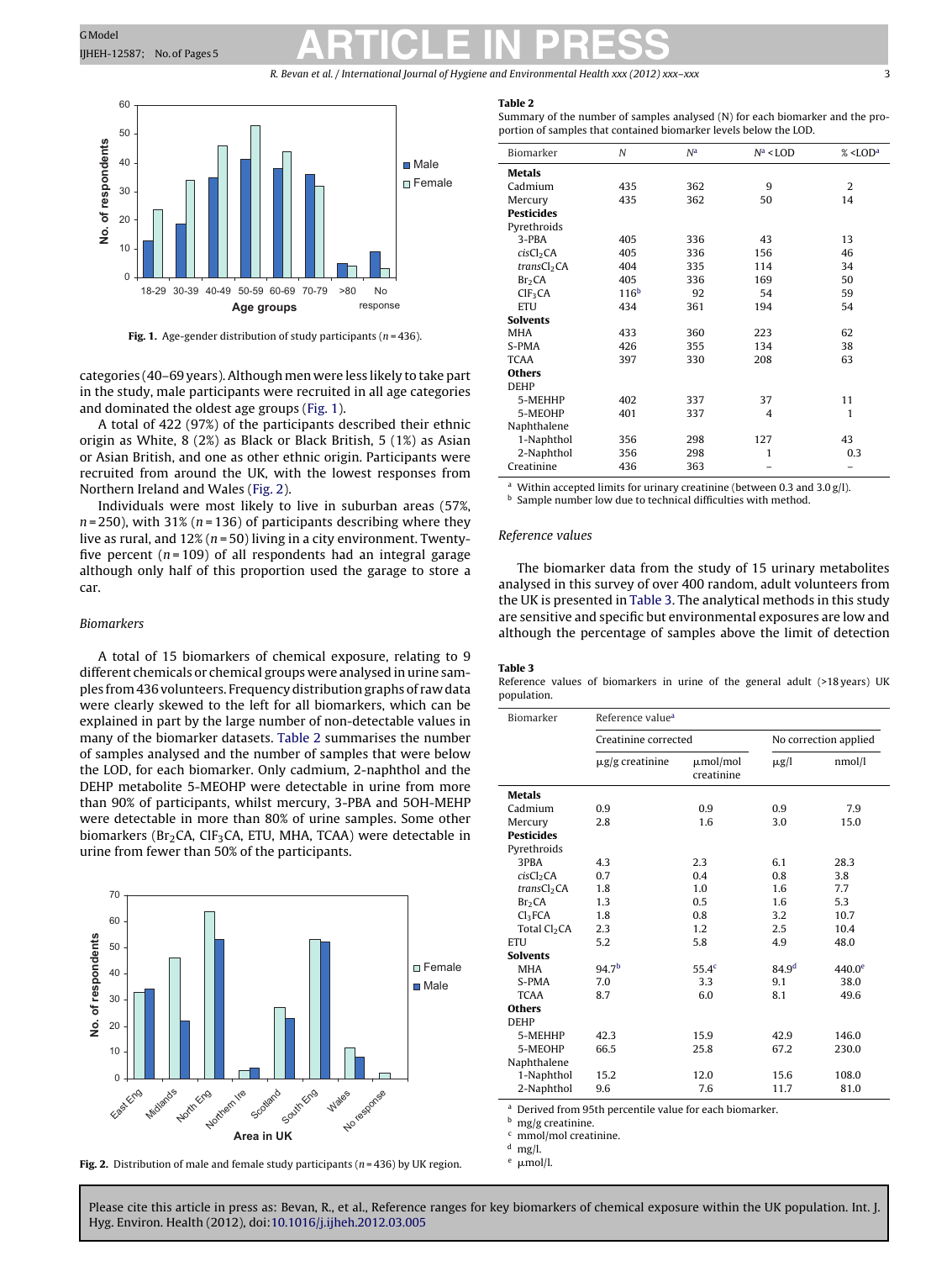**Table 4** Comparison with other large national BM surveys.

# <span id="page-3-0"></span>GModel GModel ARTICLE IN PRESS

4 R. Bevan et al. / International Journal of Hygiene and Environmental Health *xxx (2012) xxx–xxx*

| Biomarker                                   | Reference value ( $\mu$ g/g creatinine) |                                 |                                 |                                                  |  |  |
|---------------------------------------------|-----------------------------------------|---------------------------------|---------------------------------|--------------------------------------------------|--|--|
|                                             | UK (this study)                         | <b>US NHANES</b><br>(Year)      | Germany<br>(GerES)              | Other                                            |  |  |
| <b>Metals</b>                               |                                         |                                 |                                 |                                                  |  |  |
| Cadmium                                     | $0.9\,$                                 | 1.05<br>(2007/08)<br>$N = 1857$ | 0.7<br>(1998)<br>$N = 4728$     |                                                  |  |  |
| Mercury                                     | 2.8                                     | 2.56<br>(2007/08)<br>$N = 1861$ | $2.0\,$<br>(1998)<br>$N = 4730$ |                                                  |  |  |
| <b>Pesticides</b>                           |                                         |                                 |                                 |                                                  |  |  |
| Pyrethroids                                 |                                         |                                 |                                 |                                                  |  |  |
| 3PBA                                        | 4.3                                     | 3.2<br>(01/02)<br>$N = 1128$    |                                 | ${\sim}2$<br>German HBM                          |  |  |
| cisCl <sub>2</sub> CA                       | 0.7                                     | 0.9<br>(01/02)<br>$N = 1128$    |                                 | $\sim$ 1<br>(1998)<br>German HBM                 |  |  |
| transCl <sub>2</sub> CA                     | 1.8                                     | 2.6<br>(01/02)<br>$N = 1123$    |                                 | ${\sim}2$<br>(1998)<br>German HBM                |  |  |
| Br <sub>2</sub> CA                          | 1.3                                     | < 0.1<br>(01/02)<br>$N = 1128$  |                                 |                                                  |  |  |
| Cl <sub>3</sub> FCA                         | 1.8                                     | NA                              |                                 |                                                  |  |  |
| Total Cl <sub>2</sub> CA                    | 2.3                                     | NA                              |                                 |                                                  |  |  |
| ETU                                         | 5.2                                     |                                 |                                 | $4.5 - 5.0$<br>Colosio et al. (2006)<br>$N = 95$ |  |  |
| <b>Solvents</b>                             |                                         |                                 |                                 |                                                  |  |  |
| MHA                                         | 94.7ª                                   |                                 |                                 |                                                  |  |  |
| S-PMA                                       | 7.0                                     |                                 |                                 |                                                  |  |  |
| <b>TCAA</b><br><b>Others</b><br><b>DEHP</b> | 8.7                                     |                                 |                                 |                                                  |  |  |
| 5-MEHHP                                     | 42.3                                    | 164<br>(07/08)<br>$N = 1814$    |                                 | ${\sim}220$<br>(2002)<br>German HBM              |  |  |
| 5-MEOHP                                     | 66.5                                    | 87.4<br>(07/08)<br>$N = 1814$   |                                 | ${\sim}150$<br>(2002)<br>German HBM              |  |  |
| Naphthalene                                 |                                         |                                 |                                 |                                                  |  |  |
| 1-Naphthol                                  | 15.2                                    | 24.2<br>(03/04)<br>$N = 1528$   |                                 |                                                  |  |  |
| 2-Naphthol                                  | $9.6\,$                                 | 21.8<br>(03/04)<br>$N = 1515$   |                                 |                                                  |  |  |

<sup>a</sup> Units are mg/g.

(LOD) is high for some metabolites or substances such as cadmium and mercury, it is far less so for other metabolites analysed such as ETU and MHA. A common approach in these circumstances is to substitute a value of half the LOD but this can affect some of the statistics used to describe the data, especially when the percentage of results below the LOD is significant. We have therefore confined the statistical analysis to a simple derivation of the 95% value, which is not affected and stated the number of results less than the LOD.

### Comparison to other surveys

This current study was in part to investigate whether a simple, postal-based cost-effective approach could be used to develop reference values for a large number of environmental chemical substances and the modest number of around 400 random samples was selected based upon a power calculation (Levy et al., 2007). It is thus of particular interest to see how some of the results of the current study compare to those found in larger national surveys for the same substances. This comparison is presented in Table 4 below.

### **Discussion**

This study has successfully recruited sufficient participants using a postal-based method. Overall, the data and the proposed RVs for the UK population are in good agreement with other, much larger, surveys already mentioned (NHANES, GerES). As noted in our pilot study (Levy et al., 2007) and elsewhere ([Leira](#page-4-0) et [al.,](#page-4-0) [2005\),](#page-4-0) women and older people were more likely to participate than men and younger people ([Fig.](#page-2-0) 1) however this was not enough to skew the data from that found in more controlled, stratified surveys. The levels of metabolites for naphthalene (1- and 2-Naphthol) and phthalates (5-MEHHP and 5-MEOHP) found in our study are lower than those found in NHANES. Levels of 1- and 2-naphthol in NHANES are similar to those found in smaller studies in Germany [\(Preuss](#page-4-0) et [al.,](#page-4-0) [2005;](#page-4-0) [Wilhelm](#page-4-0) et [al.,](#page-4-0) [2008\)](#page-4-0) but much lower than those in an earlier study of US adults in 1995 which found 95th percentiles of 43  $\mu$ g/l and 30  $\mu$ g/l, respectively from 977 subjects [\(Hill](#page-4-0) et [al.,](#page-4-0) [1995\).](#page-4-0) Environmental exposure to naphthalene may come from cigarette smoke, incomplete combustion of fuels and some pesticides such as carbaryl although carbaryl is no longer registered for use in Europe. Similar differences are seen for the